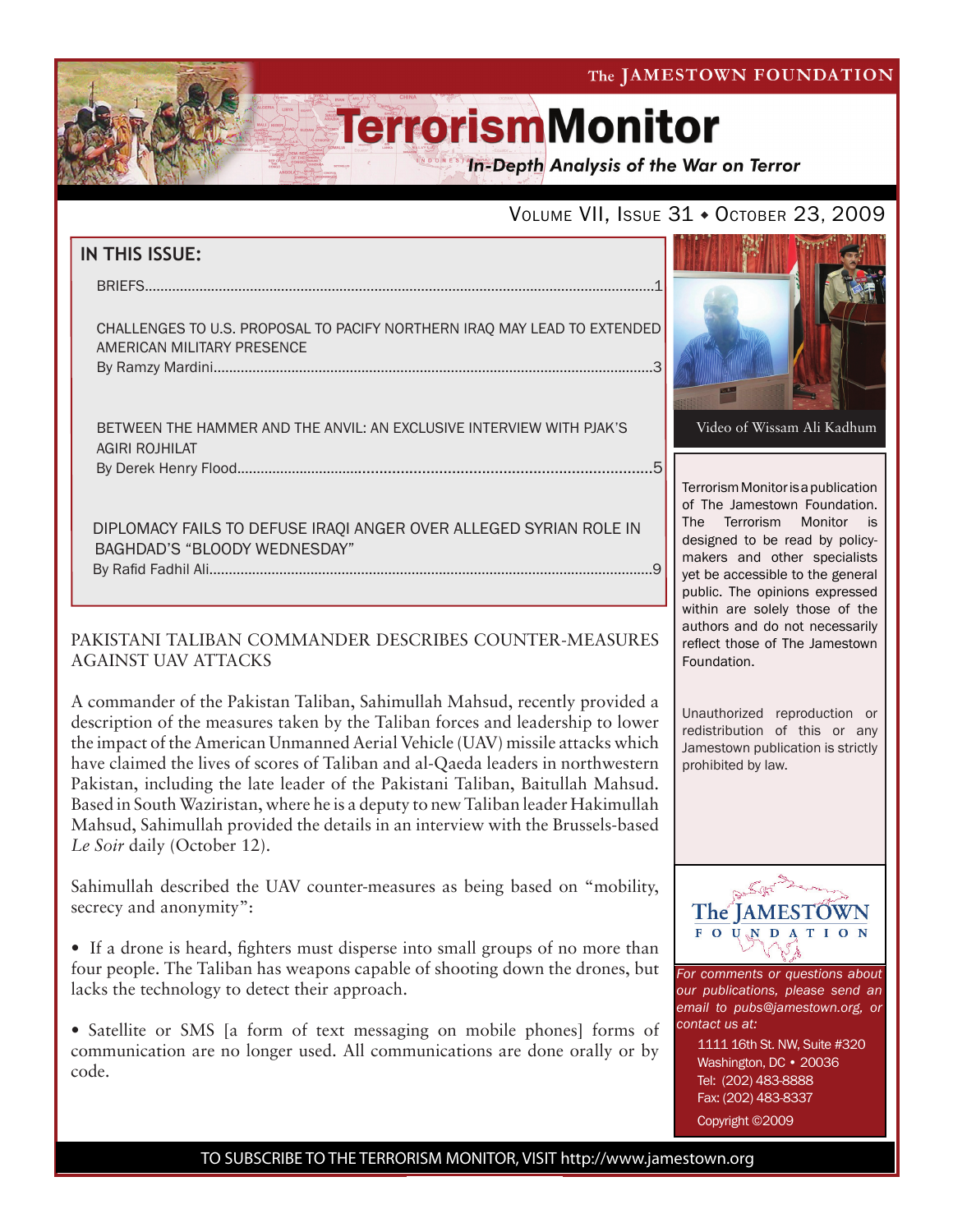### TerrorismMonitor Volume VII + Issue 31 + October 23, 2009

- Meetings are announced only at the last minute, with nothing planned in advance in order to avoid leaks. Even senior commanders do not know the precise location of regional commanders.
- Taliban leaders have reduced the size of their security escorts to one or two men "in whom they have complete confidence."
- Taliban security agents are constantly checking the identity and credentials of those active within the movement.

The Taliban commander added that the movement has many sympathizers within the Pakistan army and the security forces in Afghanistan who provide useful intelligence on infiltration efforts, the progress of NATO convoys and the timing and location of American or Pakistani military operations. American weapons are bought from the personnel of the Afghan National Army or seized in raids on NATO convoys.

Sahimullah claimed the Taliban were ready for the Pakistani offensive in South Waziristan: "We have about 20,000 fighters and we can move from one side of the border to the other as needed. We are very mobile. In eight years the United States and NATO have not managed to defeat the Taliban. How do you expect a few Pakistani soldiers, tanks, and planes to get the better of us! It is impossible!"

### IS UGANDA'S LORD'S RESISTANCE ARMY OPERATING IN DARFUR?

Various reports are claiming that the guerrillas of Uganda's Lord's Resistance Army (LRA) have moved in bulk into South Darfur, where they will allegedly seek supplies and arms from the Sudanese government. The movement into Darfur was reported to have been compelled by helicopter attacks on the LRA by Ugandan Special Forces units operating out of Yambio, Sudan as part of a tripartite (DRC, Uganda, South Sudan) military offensive against the brutal fighters led by the notorious Joseph Kony.

Most prominent of these was a front page cover story in Britain's *Independent* daily asserting Kony and a significant part of his forces had crossed into southern Darfur (*Independent*, October 17). The main source in the story was a statement by Major-General Kuol Deim Kuol of the Sudan People's Liberation Army (SPLA) of South Sudan that was carried in the Sudanese press two weeks earlier (Sudan Tribune, September 28). General Kuol claimed the bulk of the LRA forces had crossed from the Democratic Republic of the Congo (DRC) and the Central African Republic (CAR) into southern Darfur, where they had clashed with the local population. The General maintained SPLA reconnaissance groups had tracked the LRA across the border, where he suggested they would seek a safe base for their wives and families while seeking arms and ammunition from the Sudanese Armed Forces (SAF).

However, the *Independent* reported Kuol saying hunters had encountered LRA fighters near the town of Tumbara. There is no such place in southern Darfur, though there is a Tambura in the southern part of Western Equatoria (South Sudan), close to the LRA's operations in the CAR, but far from the border with southern Darfur. The Independent added that the LRA had moved into the "Raga district in southern Darfur." Raga is in Western Bahr al-Ghazal, also part of the South Sudan rather than Darfur. The director of communication from the United Nations/African Union Mission in Darfur (UNAMID) declared the mission had spent days going over reports of an LRA presence, but had failed to find any "hard evidence" to confirm them (*Independent*, October 17).

The original Sudan Tribune said that "Kuol suggested that Kony is seeking protection from the Sudanese army and may be used to fight the Darfur rebels" (September 28). Basing its report on the Sudan Tribune story, the Kampala *Observer* claimed several days later that Kuol had stated that the LRA were fighting as mercenaries alongside the Janjaweed militia in Darfur (October 4).

Elsewhere, there were reports of LRA fighters killing two women in raids near Yambio in Western Equatoria at the same time the main group was reported to be crossing into Darfur (Sudan Tribune, October 16; *New Vision* [Kampala], October 16). The fighters were driven off by members of the lightly armed Arrow Boys, a local self-defense group that combats LRA incursions with weapons such as spears and bows and arrows. Yambio is roughly 650 kilometers from the border with South Darfur as the crow flies – much farther in rough and road-less bush country. If these reports are correct, they would suggest either the main body of the LRA has abandoned elements of its forces in the move north, or is still operating in the area where the DRC, CAR and Sudan borders intersect. Other LRA units were simultaneously reported to be carrying out new attacks in the northern DRC (BBC, October 14).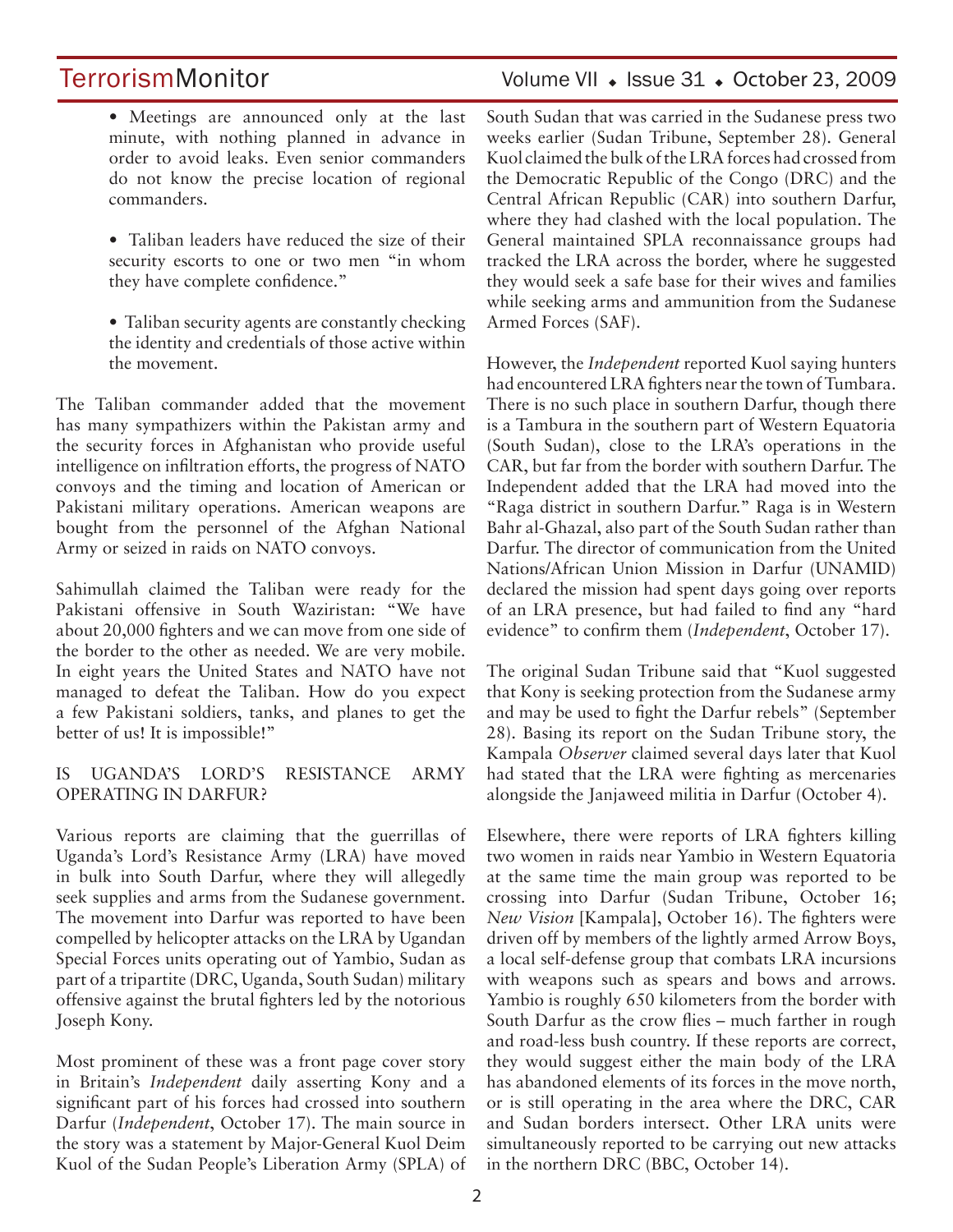The presence in Darfur of the LRA, which is generally believed to have once been armed and funded by Khartoum in retaliation for Kampala's support of the SPLA, would be a major embarrassment to President Omar al-Bashir, who is currently facing Darfur-related war crimes charges from the International Criminal Court (ICC). Salah Gosh, a senior presidential advisor who has been tied to war crimes in Darfur in his former capacity as director of Sudan's National Security and Intelligence Services, accused the SPLA of issuing "fabrications," adding, "The SPLA knows very well where Kony is" (Sudan Tribune, September 28).

The reports of an LRA entry into Darfur came as Ugandan President Yoweri Museveni invited Sudanese president Omar al-Bashir to an AU summit on refugees held this week in Kampala (*New Vision*, October 14). Despite Uganda being a signatory to the ICC statute and thus obligated to enforce the ICC warrant for al-Bashir's arrest—Museveni said such an act would not be "according to the culture of the Great Lakes region in Africa… We do not believe in surprise attacks." An ICC representative insisted Uganda had a responsibility to carry out the arrest (*Daily Monitor*, October 16). The issue was resolved when Sudan decided to send two junior ministers to the summit (*New Vision*, October 19). Sudan has also expressed its willingness to share its expertise in the oil sector with Uganda as the latter begins development of a one-billion barrel oil reserve discovered on the Albertine rift in Uganda (Dow Jones Newswire, October 1; Sudan Tribune, October 2).

# **Challenges to U.S. Proposal to Pacify Northern Iraq May Lead to Extended American Military Presence**

*By Ramzy Mardini* 

As the U.S. military prepares for rapid<br>disengagement from Iraq following<br>parliamentary elections to be held early next year, disengagement from Iraq following parliamentary elections to be held early next year, growing Arab-Kurdish tensions in northern Iraq over the ownership of "disputed territories" are emerging as the main threat to Iraqi stability. In response to rising violence and high-profile insurgent attacks in Ninawa

### TerrorismMonitor Volume VII + Issue 31 + October 23, 2009

province, U.S. General Raymond Odierno announced an initiative to facilitate Arab-Kurdish cooperation. But as elections approach, his proposal is facing political opposition and practical challenges that complicate U.S. plans to reduce ethnic tensions ahead of the scheduled withdrawal of all U.S. combat forces in August 2010.

At the fault-line of the Arab-Kurdish conflict in northern Iraq is Mosul – Iraq's second largest city and the capital of Ninawa province. Mosul is often characterized as an ethnic tinderbox, with its population consisting of 70% Sunni Arabs and 25% Kurds; the remaining residents include Arab Shi'a, Turcomans, Yezidis, and Christians. Home to a predominately Sunni population and well known as a former Ba'athist stronghold near the Syrian border, Mosul is an ideal locale for active insurgent support and recruitment. According to one report, as many as 300,000 inhabitants of the city offered to contribute to Ba'athist military, security, and intelligence efforts before Operation Iraqi Freedom. [1]

Though Iraq witnessed overall improvements in security after the U.S. military adopted a population-centric counterinsurgency strategy from 2007-2009, the Mosul area continued to witness a high level of casualties. In January 2008, Iraqi Prime Minister Nuri al-Maliki deployed the Iraq army towards Mosul in what was intended to be a "decisive" battle against the remnants of al-Qaeda in Iraq (AQI). But after multiple operations by the Iraqi Security Forces (ISF) to uproot insurgent strongholds, AQI and affiliated terrorist groups such as the Islamic State of Iraq still have the capacity to carry out high-profile attacks throughout the province. By March 2008, the chief of special operations and intelligence information for Multi-National Force-Iraq would call Mosul the "strategic center of gravity" for AQI (American Forces Press Service, March 4, 2008).

According to the U.S. military, insurgents are now exploiting the Arab-Kurdish rift in Ninawa in the hopes of inciting sectarian violence and destabilizing the political process. In late July, Odierno described the ethnic conflict in the north as the "No. 1 driver of instability" in Iraq (AP, July 29). The January 2009 provincial elections shifted the balance of power within the Ninawa provincial government away from the Kurds to the majority Sunni Arabs. The newly elected Sunni Arab governor Atheel al-Nujaifi insists on retaining full sovereignty over all of Ninawa, explicitly demanding that all peshmerga (Kurdish militia) forces yield their security profile to the ISF and exit the province: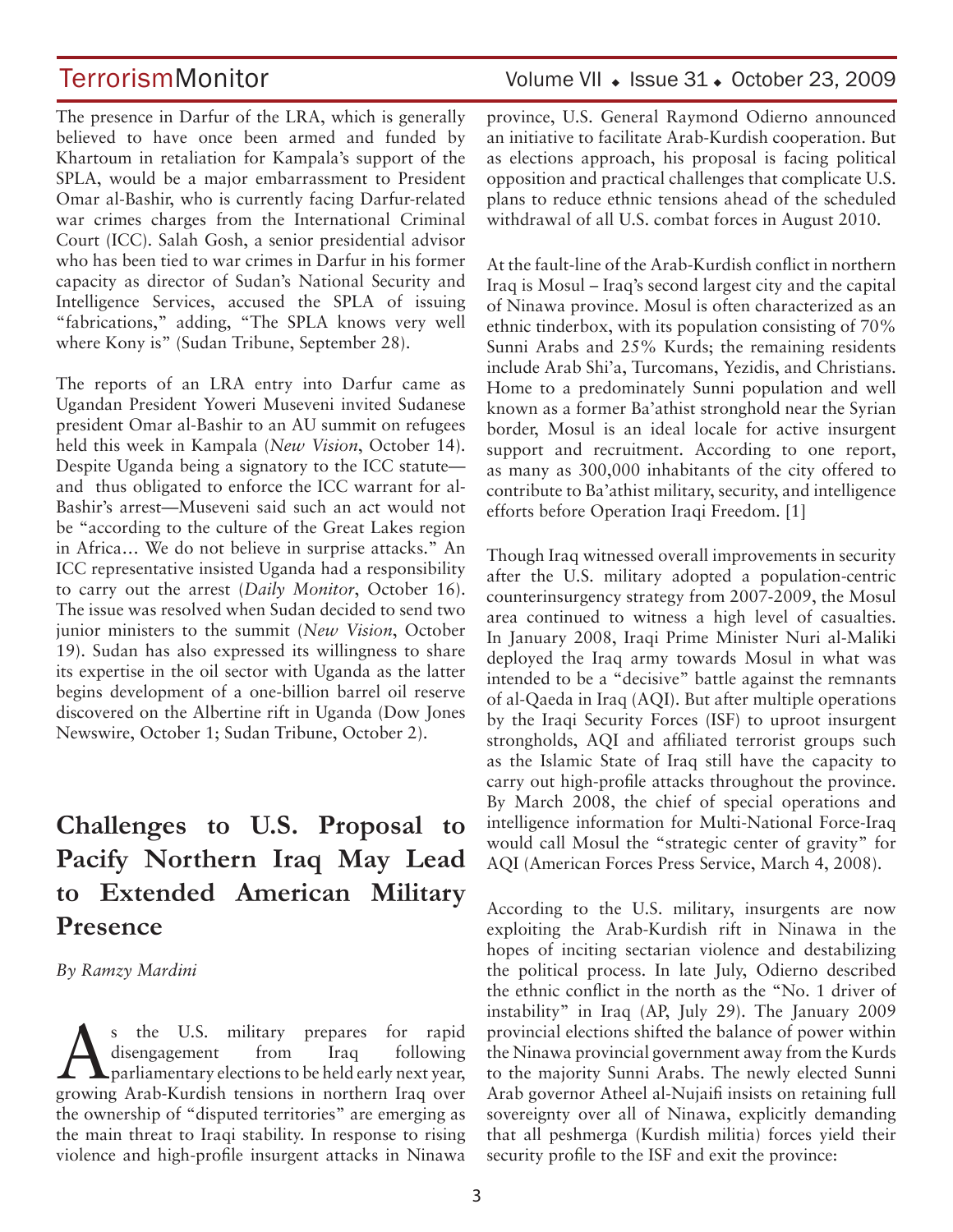The existence of disputed areas in the province does not imply that the Kurdish Region can put them under its control until a resolution is reached. These areas should be under one authority, that of Ninawa Province, which is controlled by the central authority in the capital city of Baghdad (Niqash, February 24).

In August, the Kurdistan Regional Government (KRG) stated that al-Nujaifi was responsible for the recent deaths of 2,000 Kurds, claiming the new Arab leadership was "adopting a policy of national, sectarian, and religious cleansing in Ninawa." (*Aswat al-Iraq*, August 14). The KRG argues that peshmerga forces in Ninawa are necessary to protect Kurdish inhabitants in "disputed territories" under the provisions of Article 140 of the Iraq constitution. Devised to confront the "Arabization" campaigns of northern Iraq carried out by previous Ba'athist regimes, Article 140 calls for a referendum to determine whether the area under dispute will remain under the authority of the national government or the KRG. The al-Maliki government has purposefully delayed its implementation, leading Kurds to view Baghdad with suspicion.

On August 17, General Odierno announced plans for a new security framework intended to pacify the growing sectarian divide in northern Iraq: "What we have is al-Qaeda exploiting this fissure between Arabs and Kurds in Nineveh [Ninawa]…and what we're trying to do is close that fissure" (*Los Angeles Times*, August 18).

The proposed security arrangement calls for the formation of a tripartite force – consisting of U.S., Iraqi, and peshmerga soldiers – to patrol the "disputed territories." The forces would begin deployment in Ninawa and extend to Kirkuk and Diyala province. Though the oil-rich city of Kirkuk is the cornerstone of Article 140, Kurds also lay claim to 30-40 other disputed territories in northern Iraq (*Kurdish Globe*, December 4, 2008).

The joint military patrols will have two primary goals:

- To serve as a "confidence building measure" for the peshmerga and ISF
- To prevent insurgents from exploiting the issue of "disputed territories" (*Asharq al-Awsat*, August 19).

TerrorismMonitor Volume VII • Issue 31 • October 23, 2009

By working in unison to protect the local population alongside U.S. forces, the initiative intends to reduce the insecurity and build upon trusting military relationships. In addition, the security arrangement would allow for the return of U.S. combat forces in urban areas where insurgents have successfully carried out high-profile operations.

Today, political support for the proposal is mixed and uncertain, leading Odierno to claim nearly two months after its announcement: "we still have some ways to go" (Reuters, October 5). Key players have agreed on joint patrols in principle in Ninawa alone, but have yet to establish any specifics on their implementation. Although Odierno received initial encouragement from al-Maliki and KRG President Massoud Barzani, growing political opposition has complicated the negotiation process. While the KRG and Ninawa's Kurdish Fraternal List endorsed the proposal, al-Nujaifi and his ruling Sunni Arab al-Hadbaa coalition in the provincial government opposed the scheme, claiming that only the ISF can legitimately be deployed in the areas under dispute. Kurdish support for the initiative is based on the U.S. military becoming directly involved in resolving Article 140. Besides a variety of political opposition, numerous demonstrations against the proposal have emerged throughout northern Iraq amongst Sunni Arabs and Turcoman residents (*Awsat al-Iraq*, September 16; *Azzaman* [Baghdad], October 1; September 8).

In the short-term, the Odierno initiative will likely limit the escalation between Iraqi and peshmerga forces. The return of the U.S. military to the urban combat theater after leaving the cities on June 30 is expected to facilitate cooperation and provide a credible arbiter, in effect reducing the feelings of insecurity between the contending factions.

However, the proposal faces an array of challenges that complicate its implementation and prospects for longterm success. Moreover, political opposition and lack of interest towards implementing the initiative may well persist until January's parliamentary elections. For example, Prime Minister al-Maliki may be hesitant to push forward on joint patrols in an attempt to reap Sunni Arab support in northern Iraq.

The Odierno initiative is unlikely to solidify any significant level of mutual trust between Iraqi and Kurdish commanders. This is to be expected for two reasons. First, the explicit withdrawal deadlines stipulated in the Status of Forces Agreement (SOFA)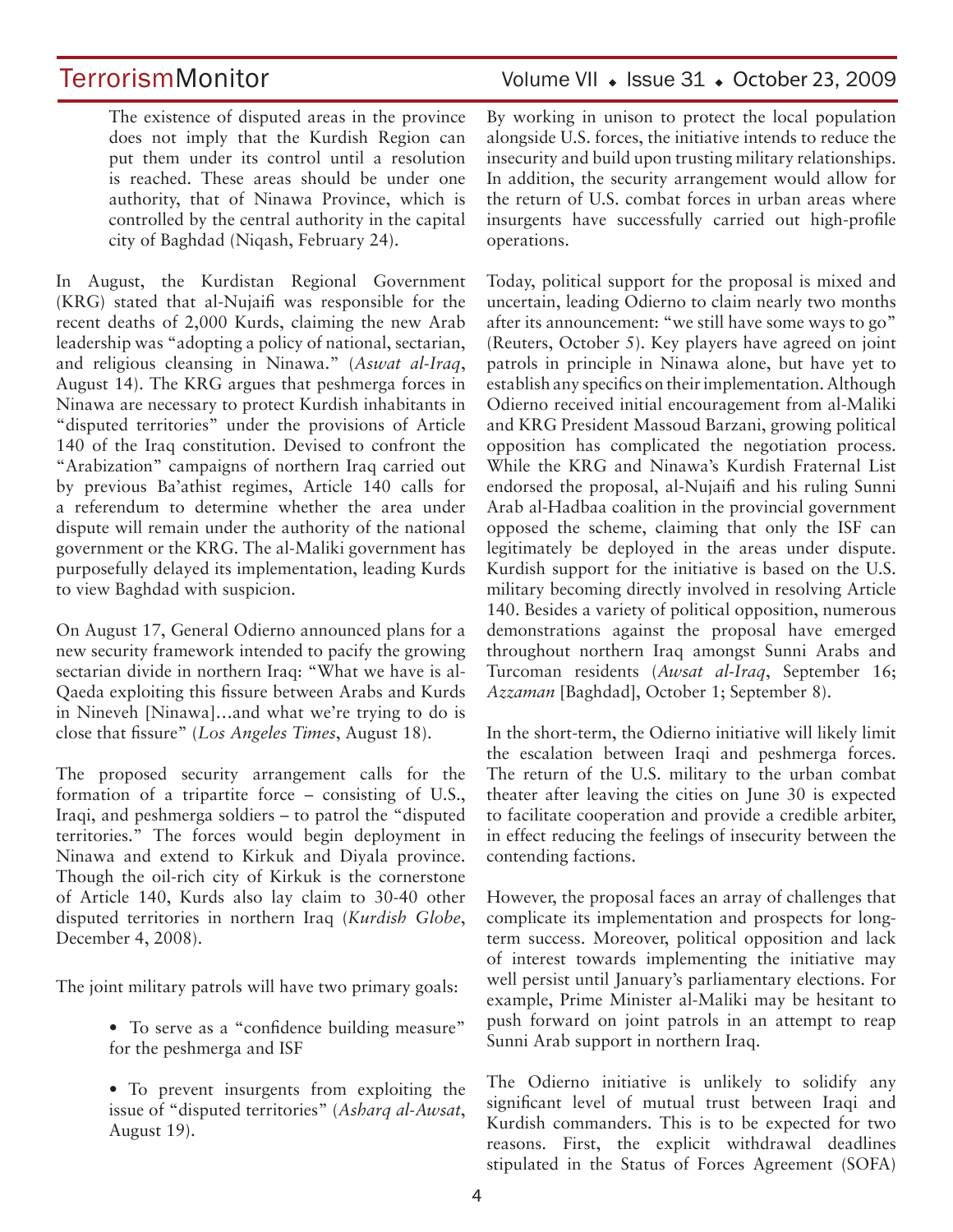render such a task problematic. Assurances of benign intentions are unlikely to establish trust given the current timetable and position that the U.S. military occupies. Second, and more importantly, the dispute over territorial ownership is defined in zero-sum terms by both parties, eroding any level of mutual confidence achieved by the Odierno proposal.

As President Barack Obama seeks to disengage all U.S. combat forces from Iraq by August 2010, unresolved territorial disputes may force a reevaluation of that policy and a renegotiation of the SOFA to allow for a modified U.S. military posture geared towards preventing an Arab-Kurdish civil war.

Notes:

1. Eric Hamilton, "The Fight for Mosul," Institute for the Study of War, April 2008, http://www. understandingwar.org/files/reports/The%20Fight%20 for%20Mosul.pdf

*Ramzy Mardini was Special Assistant on Iranian Studies at the Center for Strategic Studies in Amman, Jordan and a former Iraq Desk Officer for Political Affairs at the Department of State.*

# **Between the Hammer and the Anvil: An Exclusive Interview with PJAK's Agiri Rojhilat**

*By Derek Henry Flood* 

 $\sum_{\text{eff}}$  giri Rojhilat is one of the top seven members<br>of the Partiya Jiyana Azad a Kurdistane<br>(PJAK) which is a part of the larger umbrella of the Partiya Jiyana Azad a Kurdistane  $\triangle$   $\triangle$  (PJAK) which is a part of the larger umbrella organization Koma Civaken Kurdistan (KCK) that includes the PKK. The Party for a Free Life in Kurdistan portrays itself to be more of an armed democratization movement rather than a traditional national liberation movement for Kurdish sovereignty. PJAK says it is taking a stand in the name of all of Iran's ethnic and religious minorities and it is much more than a Kurdish ethno-nationalist organization. Its expressed aim is to change the regime of the Iranian Ayatollahs to form an inclusive, multi-ethnic, multi-linguistic participatory, federalized democracy in Tehran. Jamestown spoke to Rojhilat at the PJAK base in Qandil, northern Iraq.

## TerrorismMonitor Volume VII + Issue 31 + October 23, 2009

**JT**: Can you tell our readers about PJAK's internal political framework?

**AR**: Every four years we will have a congress that is made up of two-hundred delegates that from come from within our organization representing our women's wing, youth wing and armed wing. This congress assembles itself in secret in Kurdistan. Because of the situation for Kurds in Iran, the elections for our congress cannot be held in the open. From the 200 assembled delegates, a thirty-person parliament is elected. Of those thirty elected, seven are chosen to form the coordination board of PJAK.

**JT**: How precisely are these elections conducted? Since your organization is not a legal party in Iran, they must be done clandestinely, no?

**AR**: The elections are done secretly. I want to let you know that we have over a million supporters inside Iran today. There is a lot of support for PJAK. But these elections cannot be perfectly [democratic] but of the secrecy in which they must be conducted.

**JT**: It has been reported that PJAK is very concerned about women's issues and gender equality. What can you tell us about this aspect of your organization?

**AR**: I want to emphasize that women's issues and women's rights are paramount to our organization and we have a quota for female PJAK membership. Women are active at all levels of our organization. From the delegates to the parliament to the coordination board, we require a forty percent quota for females in PJAK. From top to bottom, we stress female participation in PJAK.

**JT**: Even participating in guerrilla attacks?

**AR**: Even fighting, yes.

**JT**: Do the PKK and PJAK conduct joint military operations or are their kinetic activities totally isolated from one another?

**AR**: What the PKK and PJAK have in common is that we both follow the ideology and philosophy of [imprisoned PKK leader] Abdullah Ocalan and we are both Kurdish parties. Let me explain this; there are four parts of Kurdistan since it was divided. Within both the PKK and the PJAK, there are Kurds from the different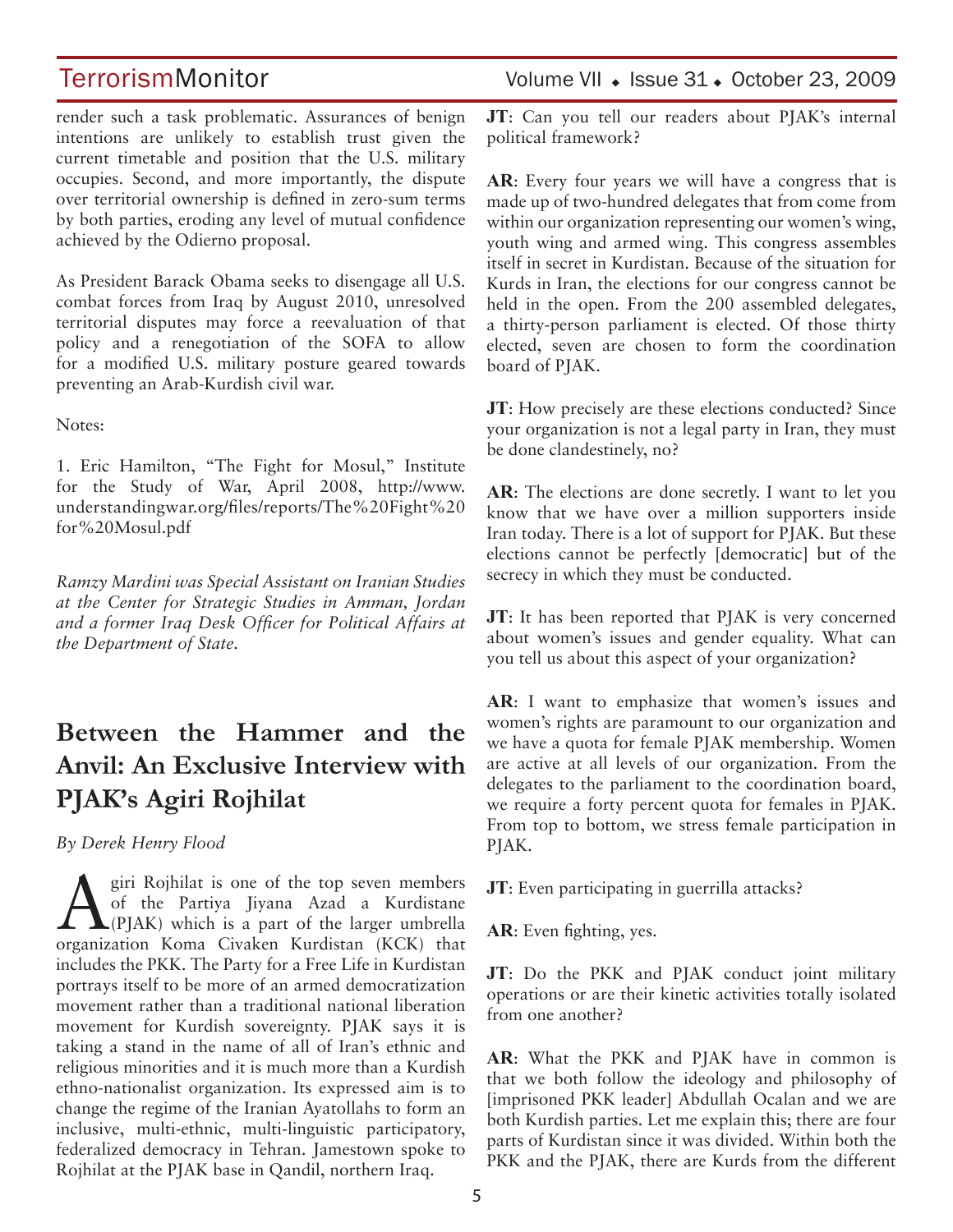parts of Kurdistan. So within the PKK, there are Iranian Kurds and there are Germans and within PJAK there are Kurds from other parts of Kurdistan, but the PKK and PJAK are different groups with different political objectives.

**JT**: You are referring to diaspora Kurds from Germany or European Germans?

**AR**: Both. Let me explain; there are Kurds from all four parts of Kurdistan participating in the PKK, diaspora Kurds as well as some Germans. All of these types of Kurds are also participating in PJAK as well but I want to stress that the PKK and PJAK are two different organizations with different aims and objectives.

I want to add something else. If the regime in Syria attacks Syrian Kurds, PJAK is obligated to have a reaction to such behavior. Despite the fact that PJAK operates primarily in Iranian Kurdistan, we feel we have a responsibility to protect Kurds from the other sectors of Kurdistan as well. There are not different kinds of Kurds. There is one Kurdistan and one Kurdish people.

**JT**: Is PJAK a purely Kurdish liberation movement or is its appeal more broad based within Iran?

AR: In our movement, there are several nationalities. We have Azeris, Baluchis as well as ethnic Persians fighting.

**JT**: What is the geographical scope of the insurgency you are mounting?

**AR**: We have guerrillas in place from Maku all the way to Kermanshah. Throughout Iranian Kurdistan we have over one million sympathizers.

**JT**: What is the size of PJAK's current military force?

**AR**: Until now, we do not like to give out precise figures for this but we have over one thousand active guerrillas. Eighty percent of which are inside Iranian territory.

**JT**: How are the values and teachings of Abdullah Ocalan carried out by PJAK?

**AR**: Of course it is a matter of evaluating the philosophy of Abdullah Ocalan according to our specific needs. The PKK and PJAK are two different organizations and the situation in Turkish Kurdistan is different than in Iranian Kurdistan. We implement his teachings according to the needs of Kurds in Iran. Do we put everything exactly as Ocalan says into practice? Not necessarily. You cannot say exactly that whatever Ocalan says we put into practice…

**JT**: What can you tell us about how PJAK was founded?

**AR**: For about five or six years before 2004 when our organization was officially announced, we were having some meetings to decide about how to organize ourselves politically and improve the situation for Kurds in Iran.

**JT**: Can you answer the allegations that PJAK has received support in any form from the Central Intelligence Agency? Journalist Seymour Hersh and former CIA officer Robert Baer have stated the United States government is very likely aiding PJAK in its proxy struggle with the Iranian regime. Is there any truth to these assertions?

**AR**: It is not right that the CIA is helping PJAK. That is not the reality or right at all. Once we had a meeting with Americans in Kirkuk to discuss possible cooperation. Our friend Akif Zagros [a former member of PJAK's seven person leadership council who the author was informed was killed in a flash flood] talked with them but the Americans said PJAK should abandon the ideology of Abdullah Ocalan and our brotherhood with the PKK if we want help from them. Akif Zagros told the Americans PJAK would not abandon the teachings of Ocalan or our friendly relations with the PKK. Because of the way the Americans approached the issue, *shaheed* Zagros left the meeting. Since the meeting in 2004, no other such meetings occurred.

**JT**: If the United States were to approach you again asking to work with your organization against the Iranian regime, but this time without such preconditions, what would be the reaction of PJAK's leadership?

**AR**: We have nothing against the United States of America. We are not closing our doors to anyone. We are open to dialogue with everyone. We are open to America, Europe and still Iran for talks. We decide what is best for our people based on our own will. We decide democratically when, where and with whom we will engage in such dialogue. We do not want to be simply used against others…

### TerrorismMonitor Volume VII • Issue 31 • October 23, 2009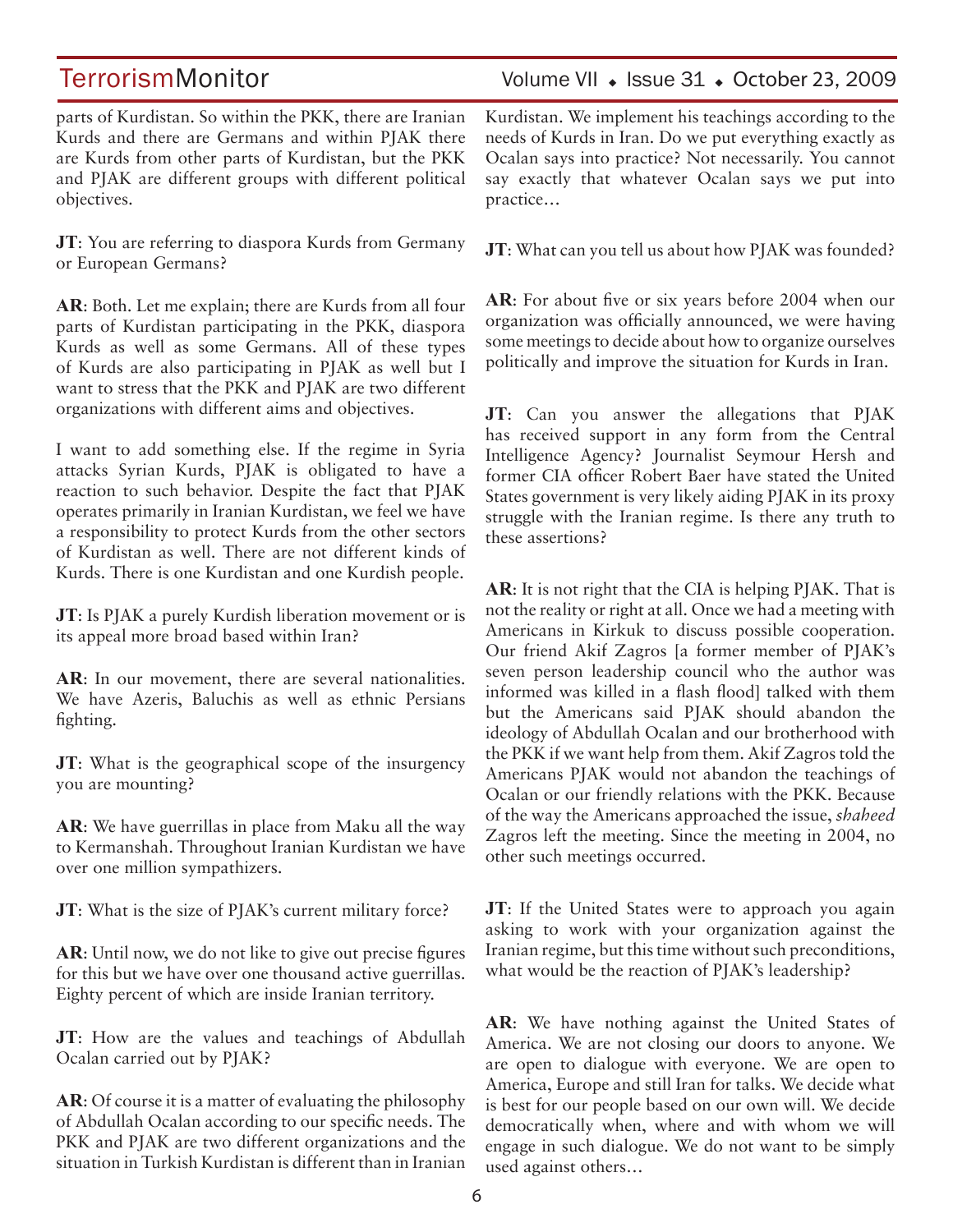TerrorismMonitor Volume VII + Issue 31 + October 23, 2009

**JT**: So PJAK does not want to be used in a proxy war even if its interests temporarily converge with an outside power?

**AR**: Until now, both the U.S. and the European Union approach Iran for their own benefit. Within these dialogues, the Kurds are always used and then thrown aside after we have served their purposes. Because of these failed policies, we do not accept these kinds of approaches.

**JT**: Why do you believe that the Americans put PJAK on the Treasury Department's list of Foreign Terrorist Organizations?

**AR**: Last year, there was a small bit of rapprochement between the U.S. and Iran and the nuclear issue and then suddenly PJAK gets put on this terrorist-financing list. We know there are some political parties [in Iran] that get some support from the U.S. but we are a totally different kind of party. We have our own will and objectives.

**JT**: Out here in Qandil, I do not see any visible economy with which your organization can sustain itself. How is PJAK funded? Do you benefit from the Afghan opium trade? Do you receive donations from sponsors?

**AR**: Our economy is based purely on the Kurdish people living in Iran. We collect voluntary donations from the Kurdish people according to how much they are able to give within their relative means. To explain to you the level of support that we receive, the Kurdish people even bring their children to us to join our organization.

**JT**: Children of what age?

**AR**: Normally eighteen. You must understand that Kurdish society is very different than the West. Because there are so many operations to suppress us, Kurdish society has turned inward. This stress from the outside strengthens our communities. We have some recruits that are under eighteen, maybe sixteen, but they are not participating in our military operations. Where we are from in Iran, there is a very large youth population and our party sees a lot of potential in them as we consider ourselves a young party. The Islamic Republic of Iran has three elements it uses in the destruction of our youth. Firstly it encourages and facilitates drug use among them. Secondly, it employs the Basij [militia] system and tries to brainwash our young people to be against the U.S. and Europe, saying, "We [Iran] stand for Islam and therefore the U.S. and E.U. are our enemy." Thirdly, the regime systematically imprisons and tortures them in order to annihilate us and discourage them from joining PJAK or supporting the Kurdish freedom movement.

**JT**: Can you be more specific about how the guerrilla movement is financed?

**AR**: For example, certain Kurdish people that have relations with PJAK come and visit us. They pledge to sponsor maybe fifty or one hundred guerrillas from top to bottom for an entire year. They buy everything for them and it is their way of supporting their own freedom struggle. All of this is done through voluntary sponsorship.

About the drug question you brought up, Iran has very special policies in regard to this matter. They encourage Kurdish youth in Iranian Kurdistan to use drugs and the percentage of addiction among our youth has been increasing. The Iranian state wants our young people to remain outside the political framework of the country. Let me give you an example of how this policy affects our people. Recently, a mother came here from Iran asking us to help her deal with her son who was badly addicted to drugs and she felt powerless to do anything about it. She said she could not turn to the Iranian state for help and came to us because she felt that by joining PJAK, [her son] could shake his addiction. We told her "bring your son to us. We can help him."

**JT**: PJAK does not profit from the transit of Afghan narcotics through its territory?

**AR**: There have been clashes with police in Iran with Sunni groups who are fighting the Islamic regime in Baluchistan and Khorosan. Sometimes these police die. From time to time, we also have clashes between our armed wing and regime elements. When some pasdaran [Revolutionary Guards] die, the regime says it is because of bandits involved in the drugs trade. They describe clashes with PJAK as banditry and try to link us to the drugs. Iranian authorities do not like to mention the name PJAK after some pasdarans die, just referring to us as bandits. These Iranians are not dying because of the drugs trade. They are being killed because they are oppressing Sunnis and Sunnis in these provinces are fighting the regime. If you come back to me on another visit, I can provide you with names of those in the regime that are involved in the drugs trade.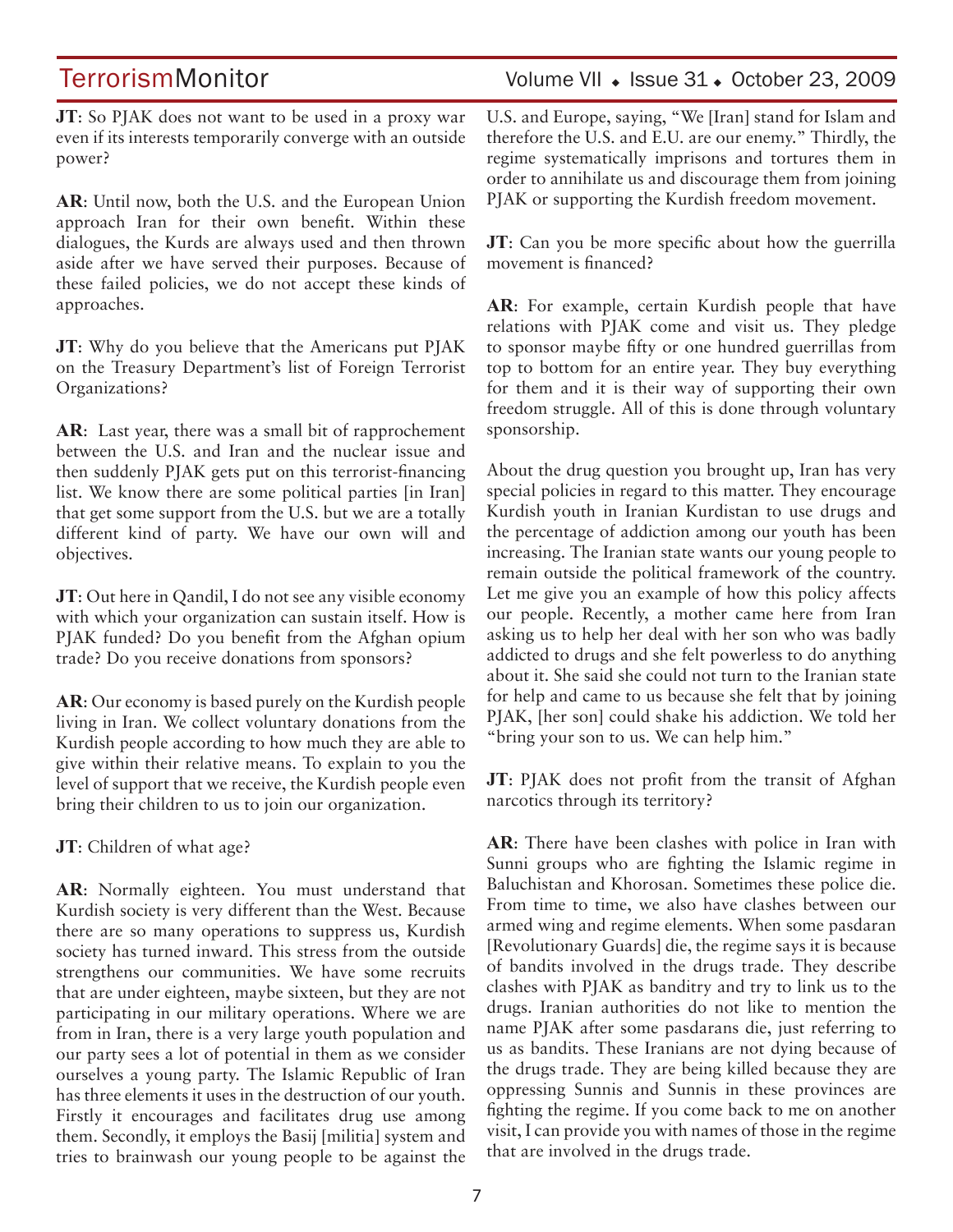When the Iranian regime prepares its annual budget, it does not have enough money to sustain itself and so it supplements governmental coffers with money from the transshipment of Afghan narcotics. The drugs are shipped across Iranian territory under the supervision of Ettela'at (Iranian Intelligence: Vezarat-e Ettela'at Jomhuri-e Eslami – VEVAK) to Orumieh (provincial capital of West Azarbaijan Province). From Orumieh they are sent to Hakkari Province in Turkey where they are shipped under the supervision of the MIT (Milli İstihbarat Teskilatı - Turkish intelligence) and from Turkey these drugs reach Europe. Both Iran and Turkey may employ some Kurds as part of their trafficking apparatus but the trafficking is state organized by both countries' intelligence services.

Can you imagine this high volume of drugs coming into Turkey from Iran without the Turks' knowledge? It would be impossible. Turkey has many checkpoints. How could they not know about all of these drugs passing through their territory?

**JT**: Is PJAK a 100% independent organization that exists without the support of international actors?

**AR**: Yes that is completely right. I will stress that we have not so far [received] any international aid or weapons from anyone. We are an independent organization.

**JT**: There has been a lot of speculation [surrounding] your leader Abdul Rahman Haji Ahmadi's visit to Washington in the summer 0f 2007. Can you comment on it?

**AR**: As you can see Haji Ahmadi is not here for comment. Whatever I say is on the record as a PJAK official. As the president of PJAK, he is available to have dialogue with anyone. He can visit different countries and meet with different people. Yes, he did visit Washington, as it was within his power to do so. He has the power to do such things. But I want to reiterate that until now we have not received support from any outside powers…

**JT**: What is PJAK's attitude toward the Turkish-Iranian military alliance?

**AR**: Iran and Turkey have an alliance against us and [have worked] on joint military operations together for the past few years. Despite their differences, they are unified on the Kurdish issue. The alliance between Iran

### TerrorismMonitor Volume VII • Issue 31 • October 23, 2009

and Turkey is not purely a military one though, it is also now political…

Turkey is taking intelligence that it is receiving from the U.S. in regard to PKK positions here in Iraq and passing it on to Iran so they can attack PJAK. So Iran is now acquiring U.S. intelligence meant for Ankara in this Turkish-Iranian bilateral military strategy against the Kurds. Through this cooperation, we are attacked here in Iraq by Turkish warplanes while Iran fires Katyushas from the other side of these mountain ridges. We believe there are even Turks training members of the Revolutionary Guard Corps to fight Kurds inside Iran.

Additionally, I want to let you know that besides Iran's increased alliance with Turkey, it is also greatly expanding its bases along the Iran-Iraq border. It says it is doing this to defend the Islamic Republic against a possible invasion by the United States. But what this effort is really meant to do in our view is to separate the Kurds and stop the flow of our movement across the border. From our observations, some of these expanded military bases look to be modeled on Israeli bases.

**JT**: What can you tell of your organization's military strategy against Iranian forces?

**AR**: Iran and Turkey insist that the PKK and the PJAK are the same and this works very well for their own propaganda efforts. We are being shelled here. If you look beyond you, you can see the entire mountainside is burned from Katuysha fire. Our strategy is one of pure self-defense. We do not make offensive operations against the Revolutionary Guards. We defend Iranian Kurds and ourselves. We have a right to retaliate against the Iranian state as part of our self-defense policy. If Iran attacks our people, we will respond. Iran uses the death penalty and likes to hang people. If they will hang more of our friends, we have plans to retaliate directly… Our main work is political but we have to have an armed wing because Iran is not a truly democratic state and it does not allow people to organize themselves politically.

**JT**: What can you tell our readers about PJAK's philosophy and ideological outlook?

**AR**: Our aim is a free Kurdistan and a democratic Iran.

**JT**: Are you speaking of creating an independent Kurdish state?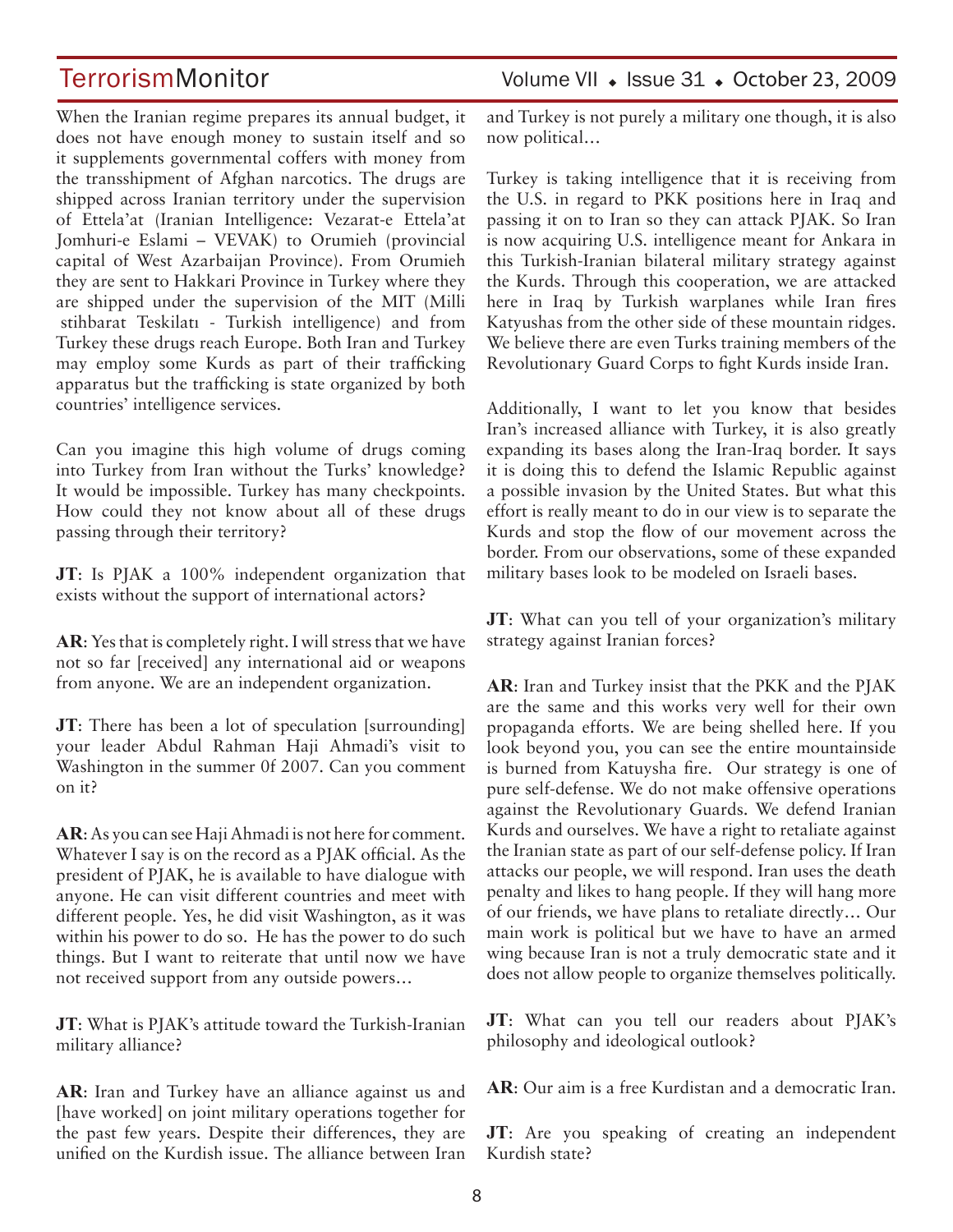**AR**: What we are talking about now is not the changing of borders or the replacing of flags but creating an allinclusive Iran.

**JT**: Does PJAK seek to overthrow the religious government of Iran?

**AR**: We do not oppose religion and we are in no way against the Islamic religion, nor do we have any animosity toward any other ethnic groups living in Iran today. Our goals are not limited to the freedom of Kurds. We wish for all the ethnic groups living in Iran to have their democratic rights.

**JT**: Do you seek a structure of parallel government for Kurds in Iran comparable to the Kurdistan Regional Government in Iraq that has its own parliament and issues its own visas?

**AR**: Not at all. We would prefer to have much more participation in a democratized central government. To achieve this, we are trying to permeate Iranian Kurdistan with democratic values so that our people can improve themselves and organize themselves politically. We never want to impose cultural hegemony on others and would like to see Baluchis and Azeris organize themselves similarly as well.

**JT**: Do you believe that Iran is a Shia chauvinist regime that uses Khomenism and evangelical Mahdism similar to the way Turkey uses the notion of Turkism at the expense of its minorities?

**AR**: Yes, that's right. Iran gives Kurds a degree of recognition but with other groups like Azeris, they practice a forced assimilation policy. Iran also practices a divide and rule policy to pit different groups against one another. There is discrimination against Sunnis as well…

**JT**: Does PJAK have a relationship with the Jundullah insurgency in Sistan-Baluchistan Province?

**AR**: For us, yes, we have some relations with Baluchi people. However, we do not have a specific relationship with Jundullah. Baluchis have a special meaning for us because of their oppression by the Islamic Republic. Iran's policy has been to make the Baluchis depend on

## TerrorismMonitor Volume VII + Issue 31 + October 23, 2009

the income from the transit of Afghan narcotics as well as depend on the Iranian state.

**JT**: Do you have any connections with Ahwazi Arabs in Khuzestan Province? There has been some unexplained political violence there.

**AR**: We do not have guerrillas there but we do have some indirect political relations.

**JT**: In closing, can you tell our readers what core principles drive PJAK's internal dynamics?

**AR**: Our movement operates under three core principles: democracy, women's rights, and ecology. We believe these three principles must be integrated into our everyday activities. Did you know that every year, it is required that every member of PJAK must plant two trees? PJAK strongly believes that understanding ecology improves people's lives in the region where we are active. We have programs to help surrounding villages to acquire fresh water and PJAK also believes in helping to educate the people in our surroundings.

*Derek Henry Flood is an independent journalist focusing on Middle Eastern, Central and South Asian political affairs.*

# **Diplomacy Fails to Defuse Iraqi Anger over Alleged Syrian Role in Baghdad's "Bloody Wednesday"**

*By Rafid Fadhil Ali* 

Only 24 hours passed between Syrian President<br>Bashar al-Assad's warm welcome to Iraqi Prime<br>Minister Nuri al-Maliki in the presidential Bashar al-Assad's warm welcome to Iraqi Prime Minister Nuri al-Maliki in the presidential palace in Damascus and the attacks on the government buildings in Baghdad that killed dozens and spoiled the development of fraternal relations between the two countries. On August 19, six explosions rocked Baghdad, killing 95 people and injuring 563 others. The two largest blasts targeted the Ministry of Foreign Affairs and the Ministry of Finance with truck bombs (AFP, August 19). The attacks were big even by Iraqi standards and August 19, "Bloody Wednesday," as it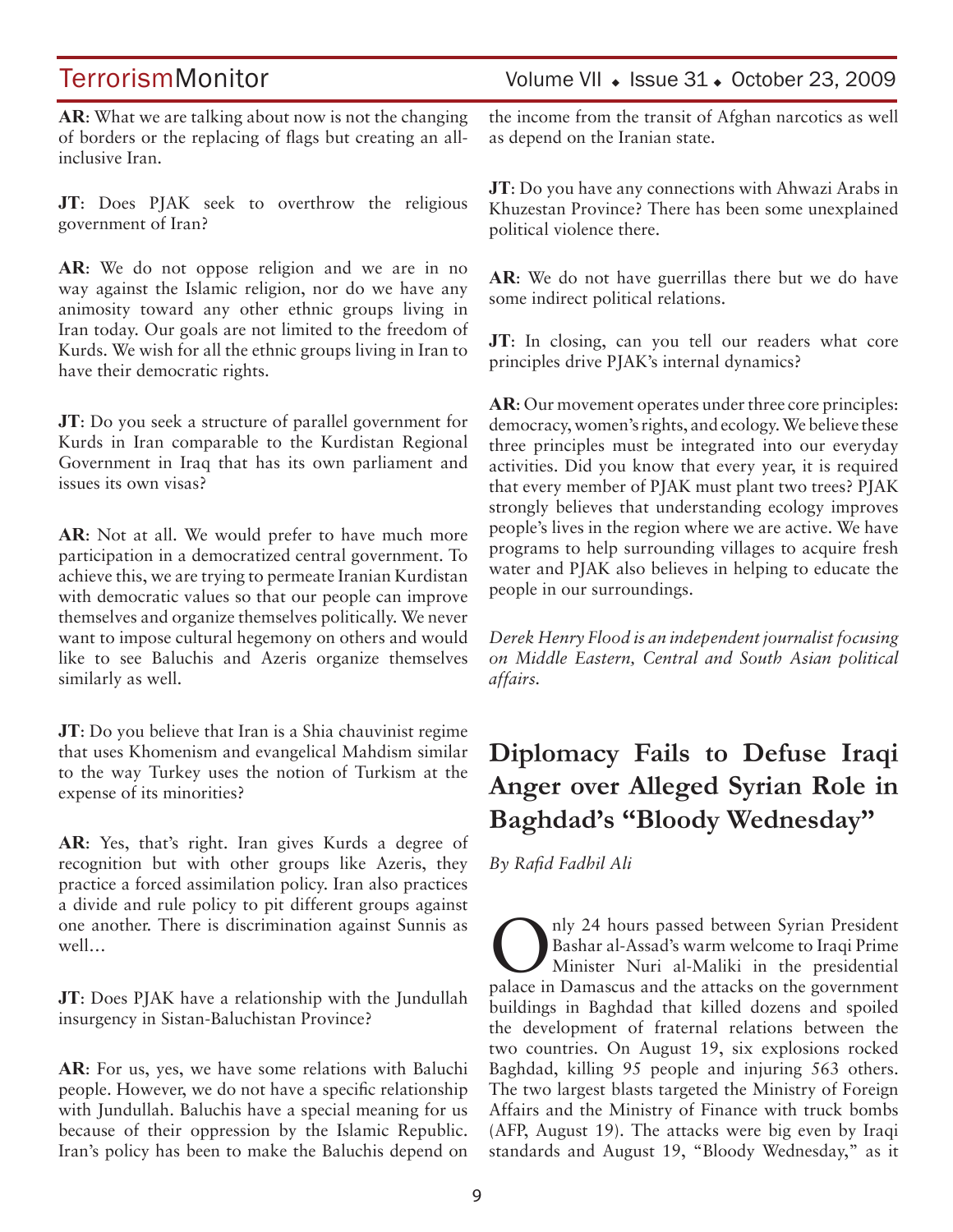TerrorismMonitor Volume VII + Issue 31 + October 23, 2009

became known, emerged as the bloodiest day recorded in Iraq since the U.S. army pulled out from Iraq's urban areas on June 30. Shocked by the destruction of his ministry's headquarters and the number of casualties, Iraq's foreign minister Hoshyar Zebari accused the Iraqi security forces of colluding with perpetrators (Alarabia. net, August 22).

The Iraqi government blamed Syria for hosting the Iraqi groups and individuals behind the bombings, though Syria denied responsibility and President Bashar al-Assad described the Iraqi accusations as "immoral" (Syria-news.com, August 31). A political and diplomatic crisis emerged and the two countries withdrew their ambassadors from each other's capitals (*Al-Quds al-Arabi*, August 26). Iraq went further and called for an international tribunal to prosecute the perpetrators of the attacks (*Al-Sabah* [Baghdad], August 28). Iraqi Prime Minister Nuri al-Maliki and President Jalal al-Talabani are united in their calls for the U.N. to establish an independent commission to investigate the bombings (AFP, September 22).

On October 13, Foreign Minister Zebari announced his government's conclusion that there was no use in pursuing further talks with Syria through the mediation of Turkey and the Arab League. Instead, Zebari intended to form a special committee of ministers under his leadership to prepare a dossier of Iraq's evidence of foreign involvement in Iraqi-based terrorist activities to present to a special UN envoy after his anticipated appointment (Al-Sharqiyah [Dubai], October 13; Republic of Iraq Ministry of Foreign Affairs statement, October 14).

The sixth annual conference of interior ministers from countries bordering Iraq held in mid-October also failed to make headway in resolving the crisis in relations, with Iraqi Interior Minister Jawad Kazem al-Bolami demanding those in attendance must "criminalize the aggressors" (VOA, October 14; ChamPress [Damascus], October 13).

Regional mediation has failed to contain the situation so far, but the real reasons behind the recent tension between Baghdad and Damascus are deeper than oneday events, no matter how bloody.

### Who is Sattam Farhan?

On August 23, General Kassim Ata, the spokesman of Baghdad Operations Command, showed journalists a

video of a detainee who admitted to being behind the attacks. The man, who was identified as Wissam Ali Kadhum, said that he received his orders from an exiled Iraqi Ba'athist in Syria, Sattam Farhan. Kadhum said that Farhan was a member of a Syrian-based faction of the Ba'ath party led by General Muhammad Yunis al-Ahmad.

The name Sattam Farhan did not ring a bell for most of people. A short while later it turned out that the Iraqi authorities were referring to Sattam al-Gaoud, a well known businessman in Iraq since the early 1990s. Benefiting from finding ways around the international sanctions that were imposed on Iraq, Sattam emerged as a tycoon in economically-devastated Iraq, building a business empire and even purchasing a football club. Sattam was not known as a senior member of the thenruling Ba'ath party, but he would not have achieved his prominence without the regime's blessing.

During the first weeks after the fall of Saddam, Sattam al-Gaoud led protests against the U.S. forces in his hometown of Ramadi and in Baghdad. He also founded the National Front of the Masses and Intellectuals of Iraq (NFMII). Sattam, who belonged to a prominent family of the Sunni al-Dulaim tribe, was arrested by the American army in 2003 and remained in custody for more than two years. He was released in early 2006 and left for Jordan but is believed to be living in Syria now. Sattam's NFMII frequently places statements on pro-Ba'ath web sites.

The Islamic State of Iraq Claims Responsibility

A few days after the attack, the al-Qaeda affiliated Islamic State of Iraq (ISI) claimed responsibility for the bombings, which they referred to as Ghazwat al-Aseer (The Raid of the Prisoner) (Muslim.net, August 25). Even after the ISI claimed responsibility the Iraqi government not only stuck with its accusations but also became more specific. Al-Maliki said on September 2: "We gave them [the Syrians] information collected by our security devices about a meeting between members of the Ba'ath party and takfiris [Muslim extremists] attended also by Syrian intelligence officers held in al-Zabadani (a Syrian resort nearby Damascus) on July 30, 2009. Why do they insist on hosting armed organizations and people who are wanted by the Iraqi authorities and Interpol?" (aswataliraq.info, September 3).

Syria persistently denied any involvement in the attacks by the Iraqi Ba'athists who live on its soil. "They are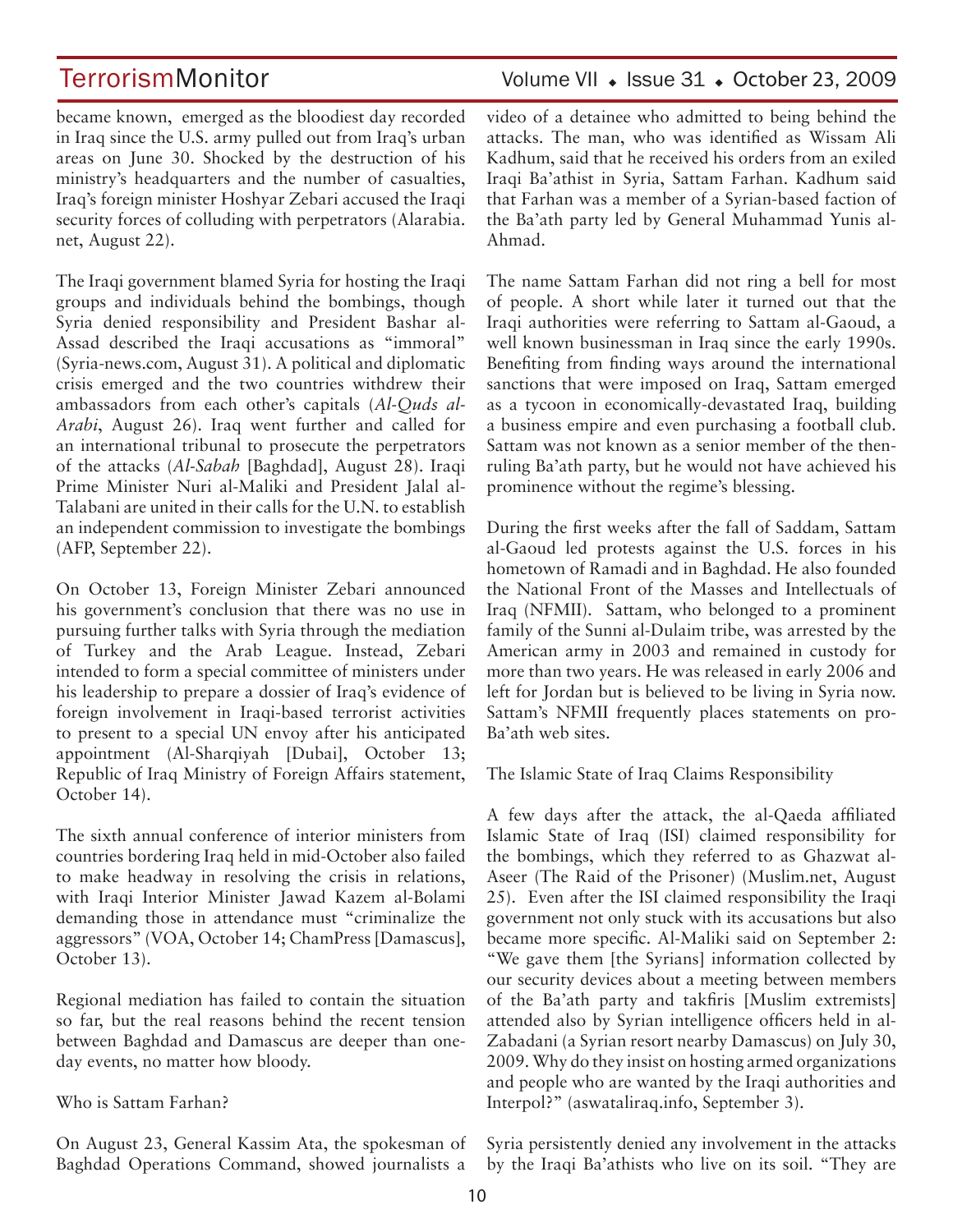there but the Iraqi officials expressed contradicting statements," said Faisal al-Miqdad, the Syrian deputy foreign minister. "They decided finally to accuse some Iraqi individuals who live in Syria. We confirm that there is no link between those Iraqis and the attacks at all" (Aljeeran.net, August 31).

General al-Ahmad's Group

The organization of General Muhammad Yunis al-Ahmad, implicated in Kadhum's testimony, is one of the least known insurgent groups in Iraq (See *Terrorism Monitor*, February 9). In an interview with al-Arabiya TV channel, Ghazwan al-Kubaisi, a leading figure in the group, admitted the limited capabilities of the organization but also indicated that it coordinated and worked with the other insurgent groups. The history of the insurgency in Iraq shows that groups of different, if not contradicting, ideologies have often worked together and avoided fighting each other (*Al-Arabiya*, August 29).

However, does that mean the Iraqi government was correct? Despite the possibilities indicated above, there were some weaknesses in the case that the Iraqi government tried to build. The accusations against Syria originated with General Kassim Ata, the spokesman for Baghdad Operations Command, after the Iraqi security forces came under extensive pressure for their failure to provide security against such attacks (Al-Iraqia TV, August 23). The videotaped confession of Wissam Ali Kadhum that implicated Syria has also been criticized for the possibility that it may have been generated through the use of torture.

But the main challenge to the government's story came from inside. The Iraqi Presidential Council issued a statement saying al-Maliki's call for an international tribunal was illegal. The council, which includes President Jalal al-Talibani (Kurd), Vice-president Adil Abd al-Mahdi (Shi'a Arab) and Vice President Tariq al-Hashimi (Sunni Arab), has urged dialogue through diplomatic and political channels to resolve the differences between the two countries (Middle East Online, September 9).

The crisis also showed that al-Maliki's troubles are not only in the political arena. After the initial criticism of the Iraqi security forces, al-Maliki sacked General Muhammad al-Shahwani, the head of the intelligence service. Critics said that Gen. Shahwani was dismissed

TerrorismMonitor Volume VII + Issue 31 + October 23, 2009

because he insisted there was Iranian involvement in the attack. (*Asharq al-Awsat*, August 24; Iraqforallnews. dk, September 6).

The Iraqi Prime Minister's authority was to be challenged when he also tried to fire General Abdul Kareem Khalaf, head of the operations of the interior ministry. Al-Maliki was pinned down by his own Minister of the Interior, who refused to carry out the decision. General Khalaf remains in his post (*Asharq al-Awsat*, October 9, 2009)

Syria and post-war Iraq

Governed by two rival wings of the pan-Arab ultranationalist Ba'ath party, Iraq and Syria have a long history of mutual hostility since the late 1960s. Both regimes supported the other's exiled opposition and routinely exchanged accusations of inciting violence and sponsoring plots to topple each other. Despite this, Syria still opposed the American-led invasion of Iraq in 2003. The Syrians, who have been involved in the Arab-Israeli conflict since the 1940s, did not like Saddam Hussein but from a geopolitical point of view Iraq was part of their strategic depth in the struggle against Israel while Saddam's regime was an Arab and unequivocal anti-Israeli power. They would not have welcomed his topple, which put them between the Israeli army in the west and the American army in the east.

After the war the Syrian-Iraqi border became the main crossing point for foreign fighters who were joining the insurgency. In 2006, Nuri al-Maliki, a former member of the Iraqi opposition who lived in Damascus for more than two decades, became Iraq's new prime minister. Following this, the two countries restored diplomatic relations after a 24 year break (*Al-Sabah*, November 22, 2006).

These developments were accompanied by American willingness to deal with Iraq's neighboring countries for the sake of controlling the deteriorating security situation in Iraq. All of that seemed to have led to Syrian cooperation, which became a factor in reducing the violence in Iraq. The positive role of Syria was recognized by the then-U.S. commander in Iraq, General David Petraeus: "Iraq has also been helped by more aggressive action by foreign-fighter source countries and by Syria, which has taken steps to reduce the flow of foreign fighters through its borders with Iraq" (VOA, December 6, 2007).